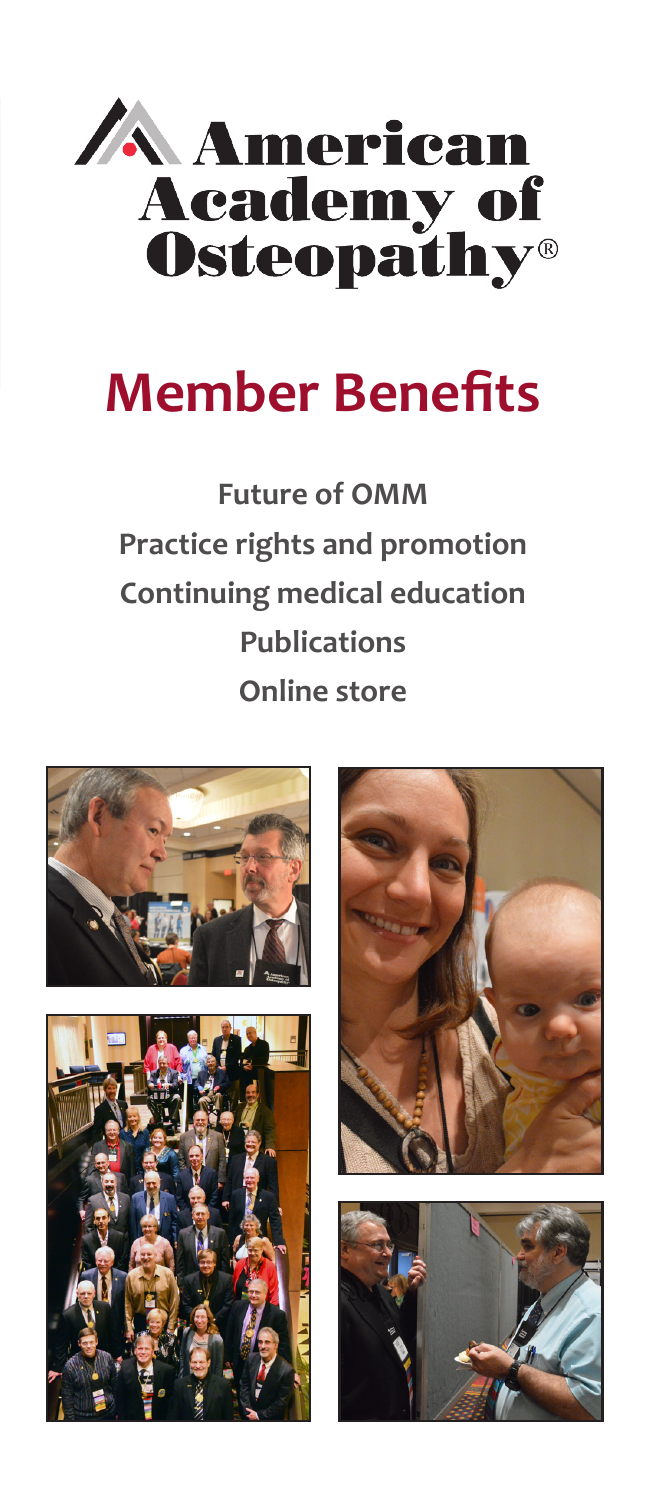### **New Strategy for Timeless Tenets**

Approved March 11, 2015, the American Academy of Osteopathy's new strategic plan outlines three years of activities focused on promoting osteopathic manipulative medicine (OMM) to the public, government officials, health insurers, and other audiences; enhancing undergraduate, graduate and continuing medical education in OMM; increasing research in OMM; and using technology to promote the AAO and its mission.

All of the goals of the 2015-18 strategic plan reinforce the tenets of osteopathic medicine and enhance the value of belonging to the Academy.

#### **Future of OMM**

To ensure the future of the profession, the Academy is monitoring closely and responding aggressively to the standards being developed for a single accreditation system for graduate medical education administered by the Accreditation Council for Graduate Medical Education. In doing so, the AAO is working to ensure that both DO and MD residents in osteopathic-focused training programs are thoroughly grounded in the cognitive and manual skills necessary to truly think and treat osteopathically.

Other ways in which the Academy contributes to the future of OMM are:

- The Academy supports the Student American Academy of Osteopathy, as well as its chapters on the campuses of all osteopathic medical colleges in the United States.
- The AAO supports the National Undergraduate Fellows Association and the Postgraduate American Academy of Osteopathy.
- The Academy's mentorship program brings osteopathic medical students together with practicing DOs.
- The AAO Postdoctoral Standards and Evaluation Committee sets the standards for all AOA-approved residency programs in neuromusculoskeletal medicine and OMM.
- The AAO's earned fellow designation of FAAO recognizes DOs for promoting OMM through teaching, writing and professional service. The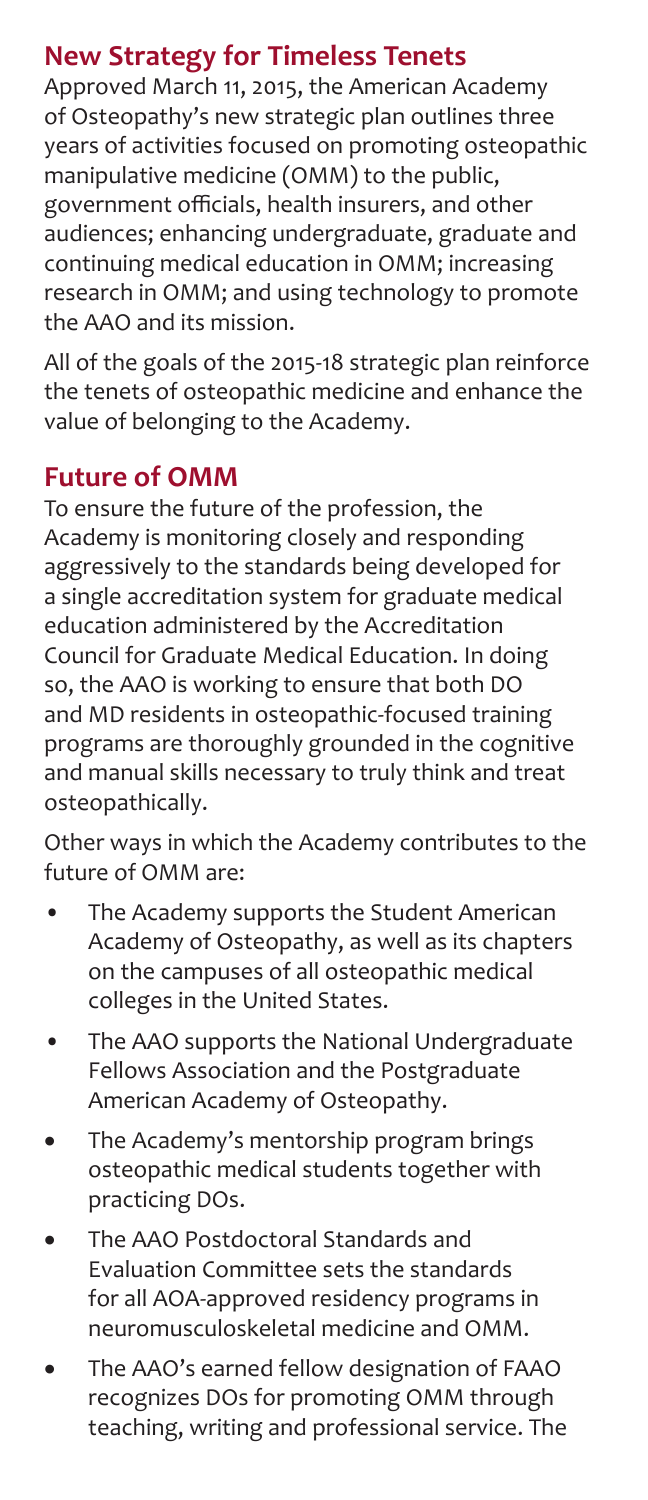FAAO process is open to DOs who are AOA board certified in any specialty.

#### **Practice Rights and Promotion**

In cooperation with the American Osteopathic Association, the Academy advocates for OMM within the osteopathic and allopathic medical professions, as well as with health care policymakers. As part of these advocacy efforts, the AAO champions appropriate reimbursement for OMM services. Other ways in which the AAO helps its members protect and build their practices include:

- The AAO promotes osteopathic philosophy both nationally and internationally. Among the entities in which the Academy has representation are the American Osteopathic Association, the Osteopathic International Alliance, and the International Federation for Manual/Musculoskeletal Medicine.
- The AAO promotes research on OMM to enhance the evidence base on which health care professionals, government entities, health insurers and patients increasingly rely for selecting and paying for treatment.
- Academy members can link to or download the AAO-supported "American Health Front!" segment on OMM. Among the Academy's newest membership benefits, this segment originally aired on WCBS-TV in New York City on May 18, 2014.
- The AAO's online "Find a Physician" directory helps patients search for Academy members who practice OMM.
- The AAO's "New Physician Resource Guide" provides information and assistance to physicians early in their careers for establishing, building and managing successful practices.

### **Continuing Medical Education**

Through its annual Convocation and its subjectspecific courses, the Academy provides AOA Category 1-A continuing medical education (CME) to keep Academy members up to date on OMM, trends in medicine, and practice management. Other membership benefits related to these courses include: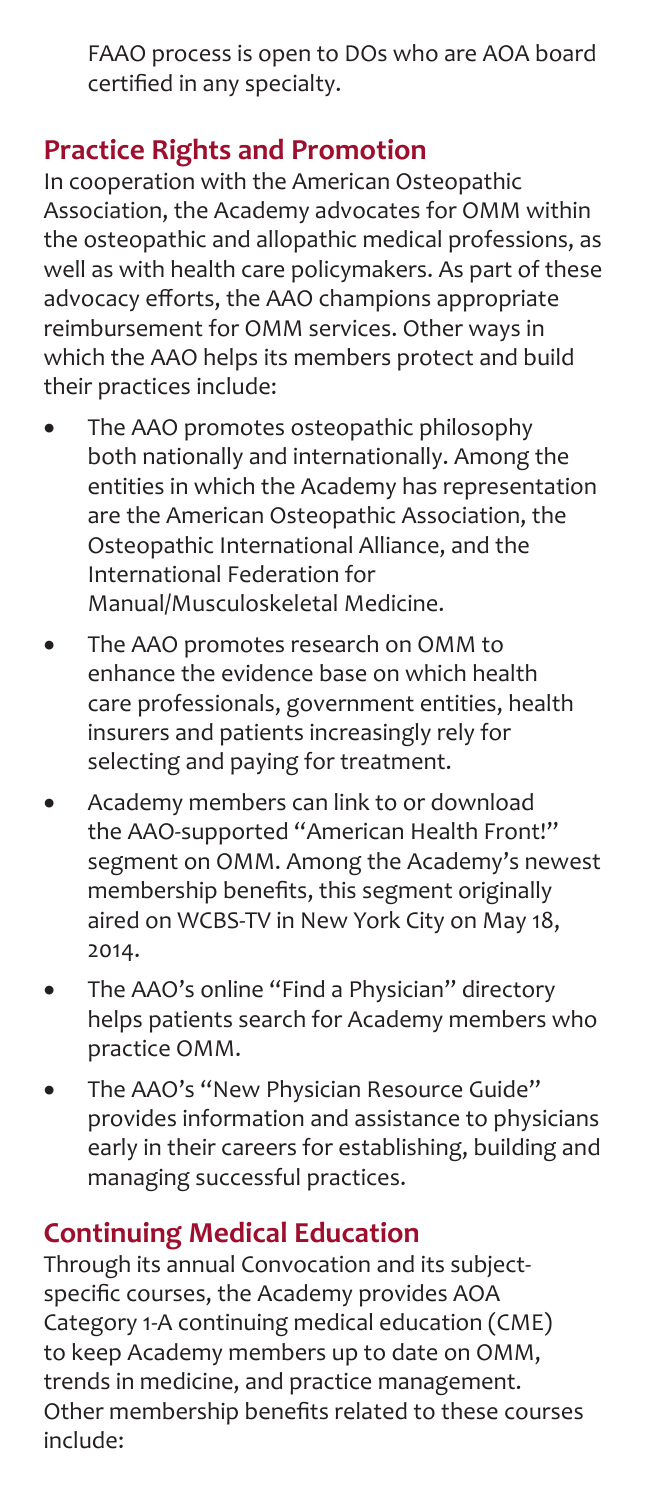

*Doris B. Newman, DO, FAAO (standing), the Academy's 2015-16 president, demonstrates techniques to relieve sinus congestion at the American Osteopathic Association's annual conference in Seattle in October 2014. (Photo by Michael P. Rowane, DO, FAAO)*

- Academy members qualify for discounted rates for CME courses sponsored by the AAO.
- AAO members develop skills side by side with the world's most sought-after teachers of osteopathic philosophy, palpatory diagnosis and osteopathic manipulative treatment.
- AAO courses provide networking opportunities with peers.
- By attending just one Convocation during each of the AOA's three-year CME cycles, Academy members can meet their AOA Category 1-A requirement of 30 credits per cycle. By attending all three Convocations during a cycle, AAO members can meet three-fourths of their total CME requirement of obtaining 120 credits across all categories per cycle.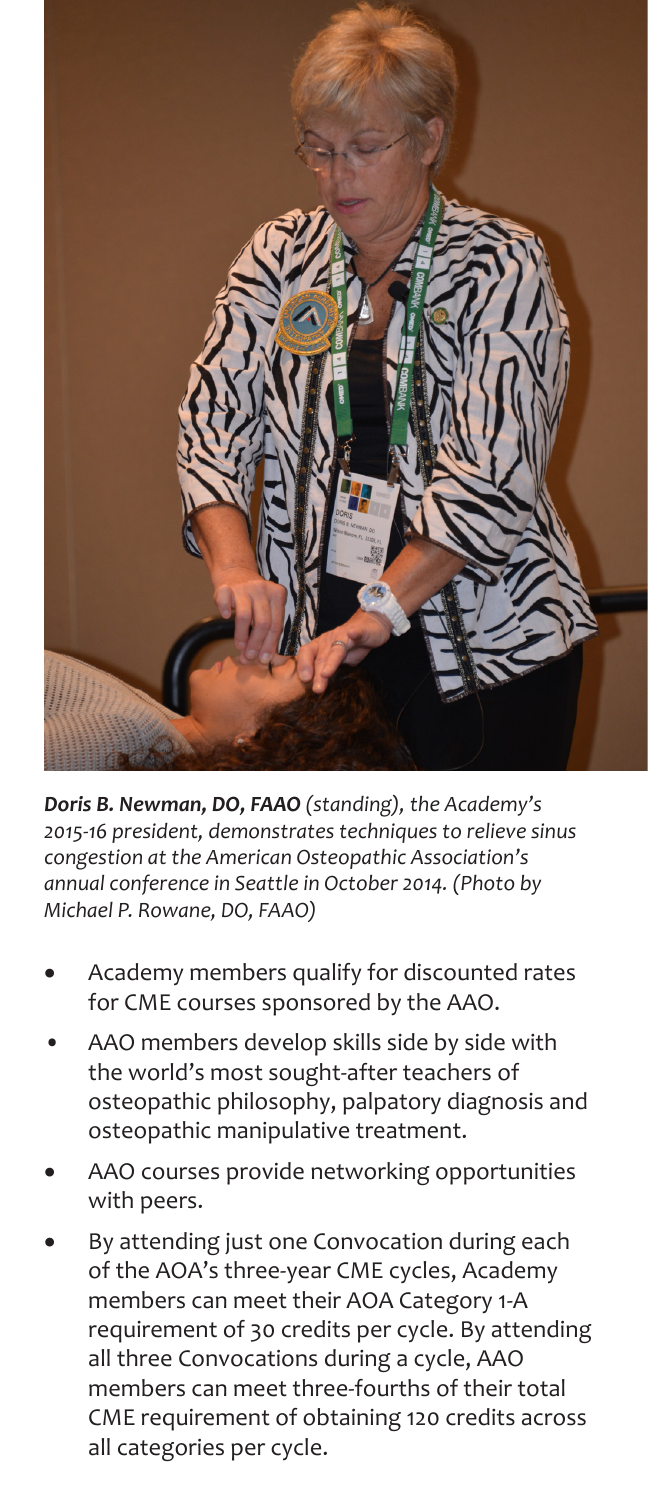CME earned at all AAO courses is accepted without challenge by the American Osteopathic Board of Neuromusculoskeletal Medicine.

#### **Publications**

AAO members receive the following complimentary publications:

- *• The AAO Journal* contains original articles on OMM, editorials, and archival articles. Members can access past issues in the members-only section of the AAO's website.
- *• AAO Member News* keeps members updated on important issues within the osteopathic medical profession, as well as on news about fellow AAO members.
- *• OsteoBlast* summarizes original research and other scholarly works related to manual medicine that are published in peer-reviewed journals around the world. This newsletter is emailed weekly to Academy members.

#### **Online Store**

Nearly half of the more than 50 titles sold through the AAO's online store were written or edited by Academy members or created by the Academy itself. This catalog is growing annually.

Academy members receive a 10% discount off the regular price of all books. AAO members can also use the online store to register for Academy courses and to donate to the AAO's special funds.

## **Mission Statement**

The mission of the American Academy of Osteopathy is to teach, advocate and research the science, art and philosophy of osteopathic medicine, emphasizing the integration of osteopathic principles, practice and manipulative treatment in patient care.

# **Vision Statement**

All patients are aware of and have access to osteopathic medical care and osteopathic manipulative medicine for optimal health.